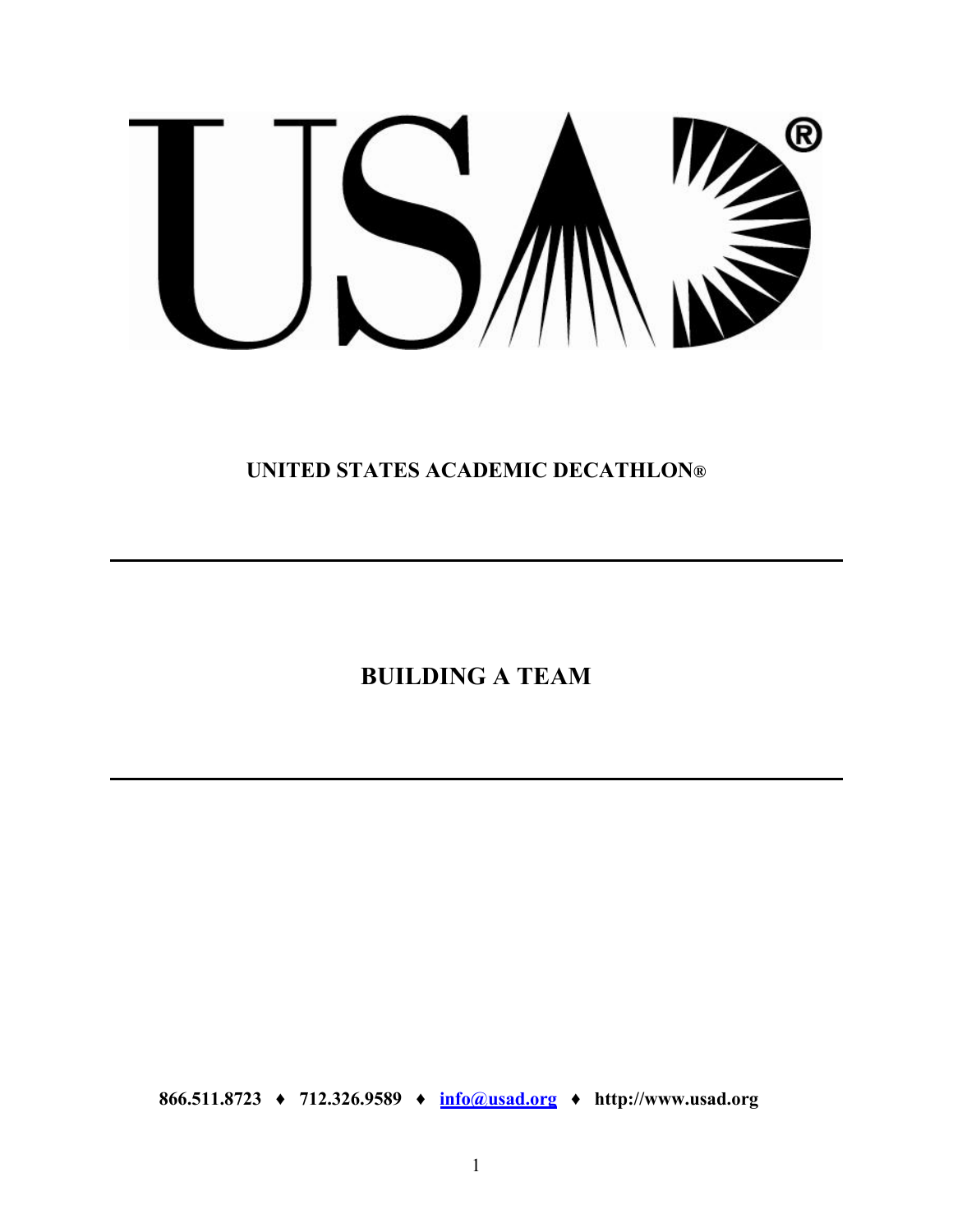# **COACHING ACADEMIC DECATHLON**®

Coaching Academic Decathlon is a richly rewarding and challenging endeavor. Participation in USAD provides a plethora of experiences for both academic and personal enrichment for students and coaches alike. USAD is a perfect forum for pursuing academic excellence, building team interaction, developing cooperative interpersonal relationships, and realizing personal potential.

The coach is an integral component in the USAD program. Coaches organize teams, nurture academic skills, provide opportunities for research and study, and foster individual writing, speaking, and listening skills. In sponsoring a high school Decathlon team, coaches have an unparalleled opportunity to study and integrate academic disciplines and to inspire bright young students to excel in a variety of academic challenges.

# **ABOUT USAD**

In 1968 Dr. Robert Peterson, former Superintendent of Schools in Orange County, California, created the Academic Decathlon® . He believed that everyone's learning potential could be maximized through competitive challenge, and the success of the Academic Decathlon® has proven him correct. Today the Academic Decathlon® is considered the premier high school team academic competition in the United States, and it allows outstanding student achievement to be showcased nationwide.

The United States Academic Decathlon® , a nonprofit association with a corporate Board of Directors, was founded in 1981 in Orange County, California. Following is the mission statement of USAD:

The purpose of the United States Academic Decathlon® is to develop and provide academic competitions, curriculum, and assessment to promote learning and academic excellence through teamwork among students of all achievement levels.

The Academic Decathlon® is unique among academic competitions because it involves students at the "A," "B," and "C" academic levels working together as a team to achieve a specific goal. The impact of Decathlon participation on the "C" students is particularly significant, and many "C" students have improved their personal academic achievement after participating in the Decathlon. In addition, the Decathlon includes students from grades nine through twelve, giving the younger students a chance to become involved in an academic competition early in their high school careers.

The purposes of the Academic Decathlon are to

- develop a greater respect for knowledge
- promote wholesome competition in academic areas of study and interest
- stimulate intellectual growth and achievement
- encourage public interest in and awareness of academic excellence in American schools

Currently, there are Academic Decathlon programs in 38 states. USAD would like to see the program expanded to all fifty states, Washington, D.C., and Puerto Rico, and efforts are being directed toward this goal.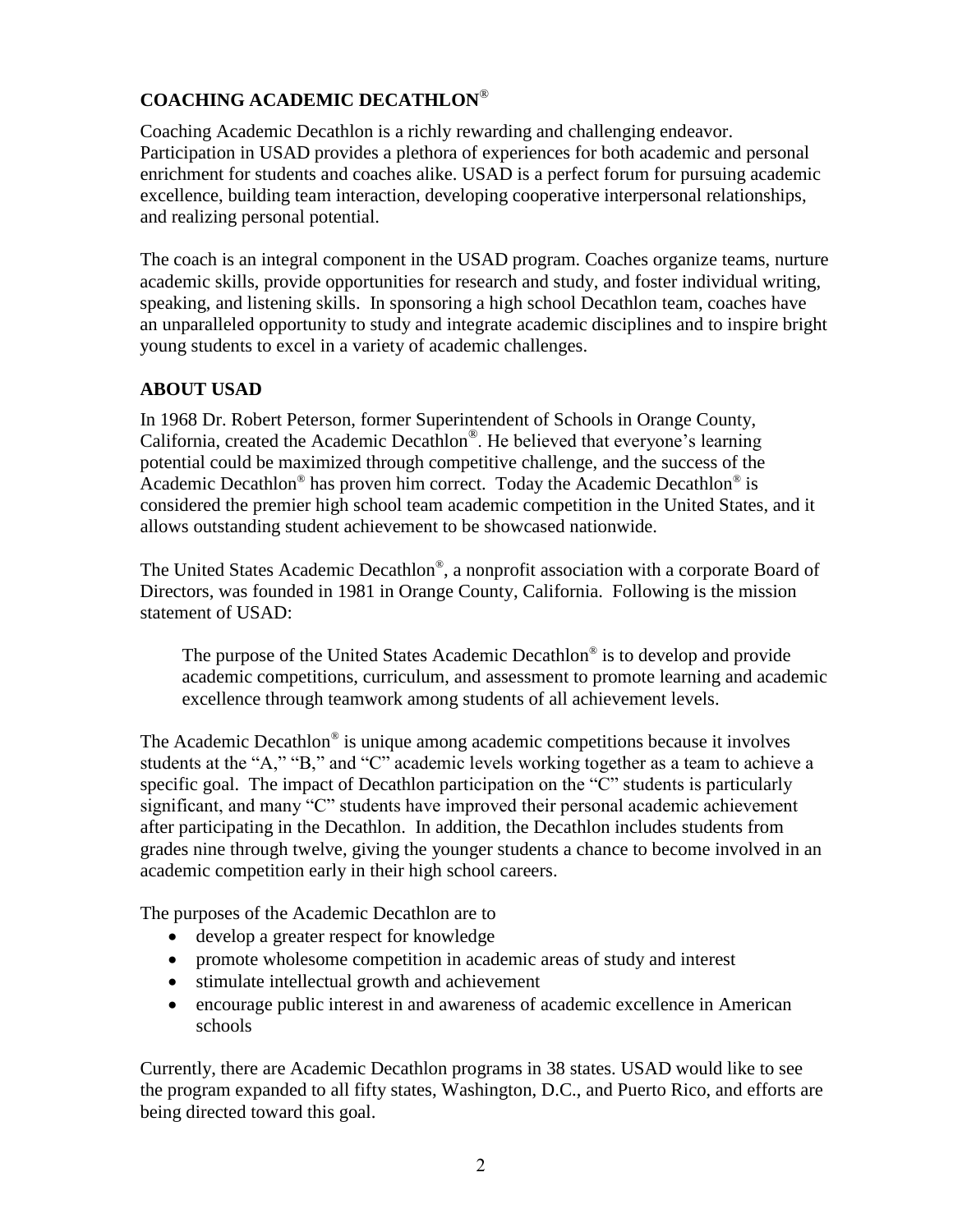#### **USAD VISION STATEMENT**

USAD provides students of all learning levels the opportunity to excel academically through team competition.

# **UNITED STATES ACADEMIC DECATHLON® MISSION STATEMENT**

The purpose of the United States Academic Decathlon is to develop and provide academic competitions, curriculum, and assessment to promote learning and academic excellence through teamwork among students of all achievement levels.

## **UNITED STATES ACADEMIC DECATHLON CORE VALUES**

As a premier national scholastic competition for high school students, United States Academic Decathlon believes in:

- The academic growth of students; Challenging multidisciplinary learning;
- Teamwork as a means to achieve self-knowledge and life-skills development;
- Providing equa[l opportunities f](http://usad.org/About/Mission.asp)or students of varying achievement levels;
- The inclusion and diversity of students that enrich learning and the human experience;
- High standards of honesty and integrity;
- Transparency in our relations and interactions with all of our stakeholders;
- Excellence in our programs, services and activities; and,
- Respect for diverse points of view.

#### **USAD STAFF**

Orders, Invoices & Customer Service: Testing Director: Curriculum Director: Finance and Accounting: Online Testing:

Jessie Cole Daniele Grigsby Terry McKiernan Amy Magnusan Joyce Wigley

Telephone: 866-511-8723 or 712-326-9589

General Questions: info@USAD.org [Website: http://www.USA](http://www.usad.org/)D.org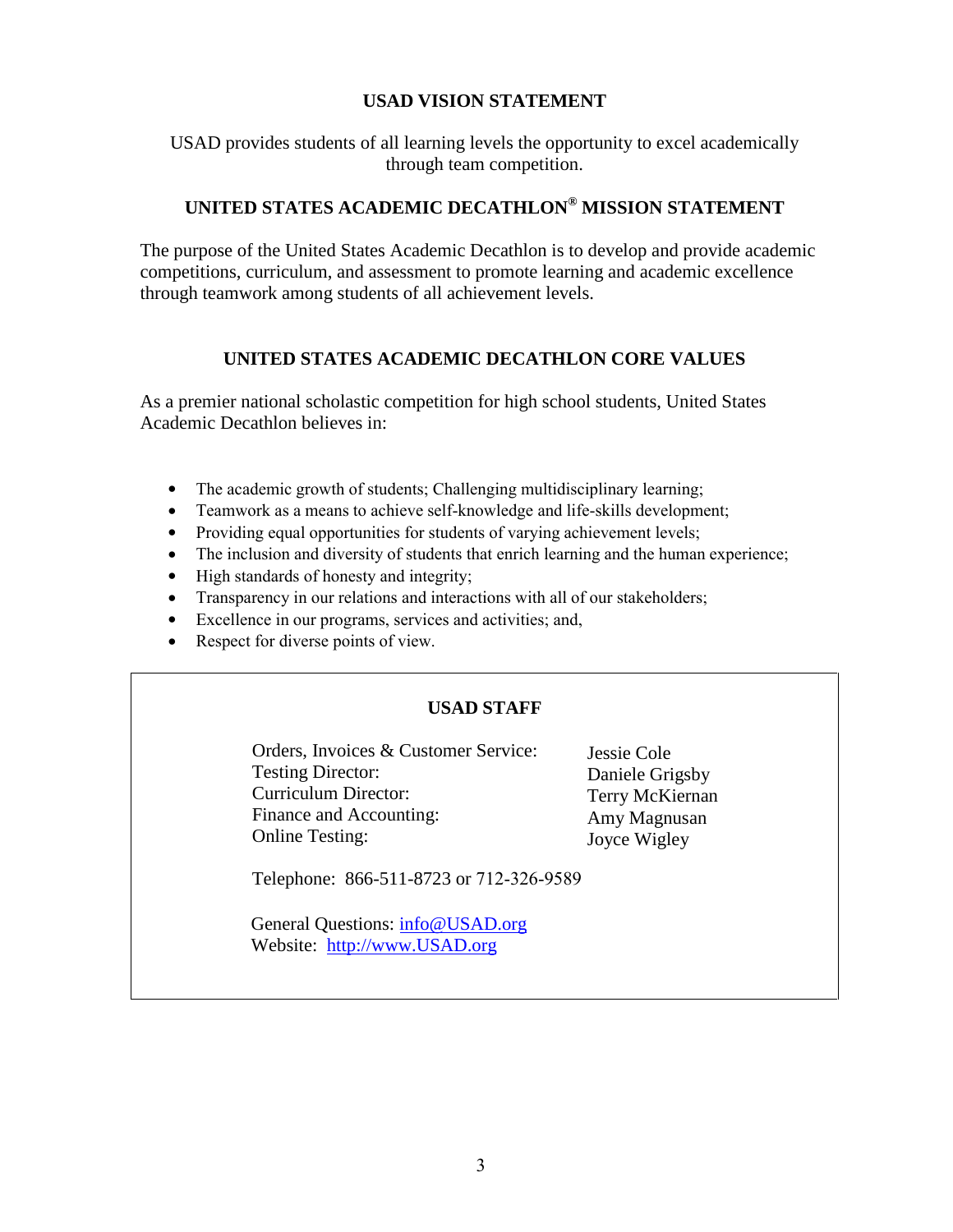# **THE ACADEMIC DECATHLON**® **TEAM**

**Honor Division**: 3.750 – 4.00 GPA **Scholastic Division**: 3.000 – 3.749 GPA **Varsity Division**: 0.00 – 2.999 GPA

A team consists of nine full-time students from the ninth through twelfth grades of the same high school. Each team is made up of three Honor students, three Scholastic students, and three Varsity students in accordance with the above grade point average definitions. Contestants may compete in a higher division than their own grade point average category but not in a lower division.

Each team member competes in all ten events of the Decathlon and is eligible for individual medals in all ten events. Only six scores count for the final team standing in the competition—the top two Honor scores, the top two Scholastic scores, and the top two Varsity scores. A school may therefore enter with fewer than nine members and still be eligible for team awards as long as there are at least two Honor, two Scholastic, and two Varsity members.

The specific guidelines for calculating GPA to place students in one of the three divisions are discussed later in this manual.

#### **Building a Team**

#### **Team Dynamics**

One of the most important components of success in Academic Decathlon is having clearcut goals. These goals must be set not only by the coach, but also by team members. Team members must feel that they are a part of the process—planning, researching, peerteaching, or motivating. The more involved students become in the process, the more excited they become about the products they produce and the scores they ultimately earn.

#### **Team Philosophy**

Building a successful team is a collaborative effort. Coaches and team members work best together when everyone understands the team goals and feels a part of the decision-making process. Developing a team philosophy at the beginning of the competition season is a great way to develop an effective environment.

Both coaches and students must collaborate in the development of a team philosophy. It is imperative that the students feel that they are involved in goal setting and team planning. Each team member must have both personal goals and team goals.

One way to begin an Academic Decathlon season is by deciding what the coach and the team want from the Decathlon experience and how these goals can best be met. Sometimes it helps to look at last year's team and the performance of team members. Returning members may want to establish both individual and team goals based on previous competition seasons. Team members should think about all ten events and, based on a realistic analysis of the present level of mastery of each event, set goals for upcoming competitions. Setting goals for practice competitions, mock competitions, and scrimmages with other schools will help individual members reach their potential.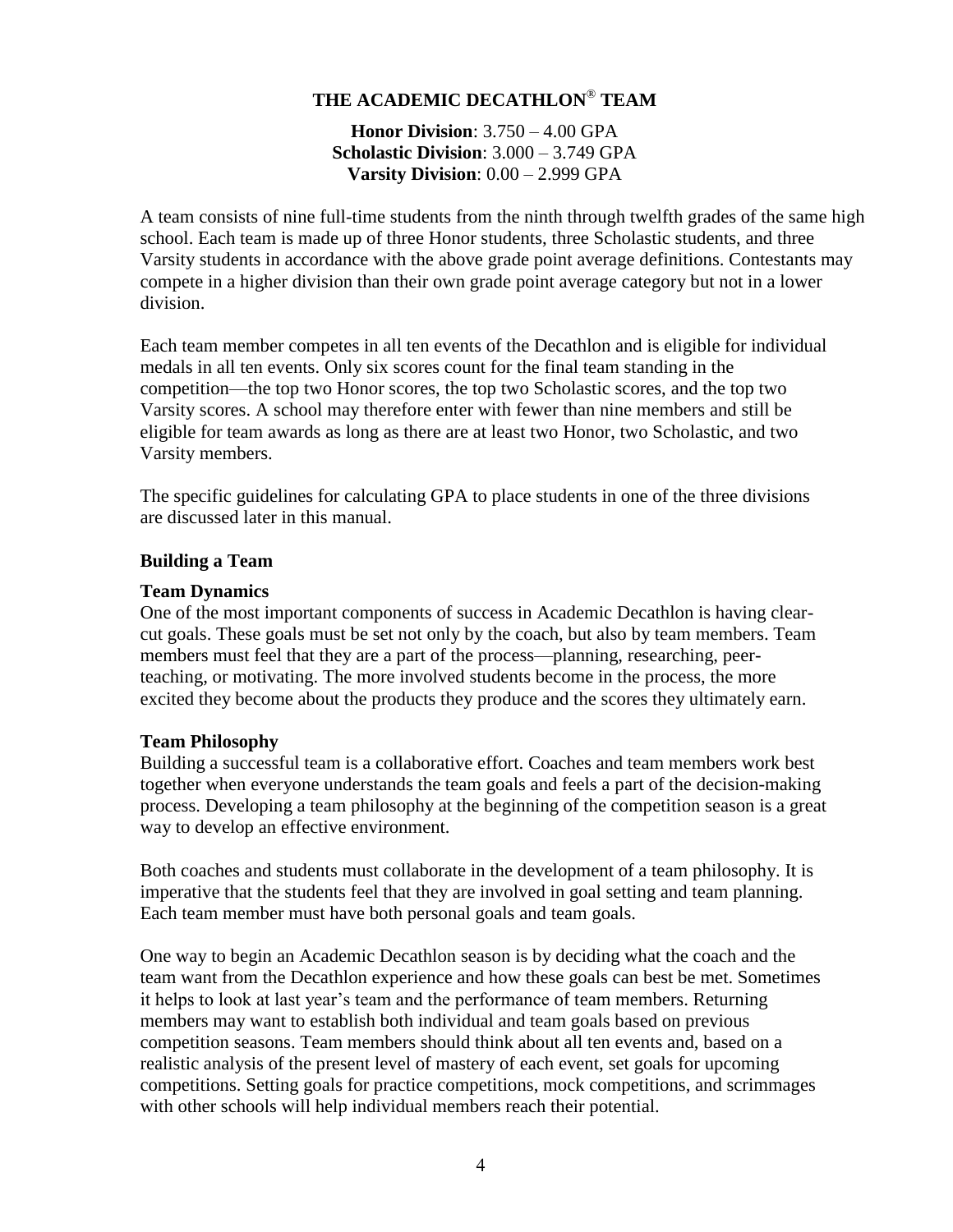About a month before the first official meet, it is a good idea to revisit the individual goals and establish revised objectives for overall team performance. Having a plan for success is a great way to focus students and coaches on the task ahead. Success may be winning a competition, qualifying for the next meet, or just raising individual or team scores in one or more events.

#### **Recruiting Academic Decathletes**

One of the most important jobs of a coach is team recruiting. Ultimately, nothing will matter as much as the students who participate in the program. Finding students who enjoy Decathlon and become involved and committed is well worth the time and energy a coach will spend on recruiting. As coaches search for potential Decathletes, remember that this program is developing life-long learners and that coaches have the potential to change lives.

Here are just a few recruiting strategies that might work for your team:

- 1. Advertise in the school paper and in course selection packets handed out to students in the spring when they are making selections for the next school year. Use this time to introduce the Academic Decathlon® Program to students during class assemblies and homerooms, or advisory periods.
- 2. Contact teachers of honors and gifted and talented students and ask them to tell their students about the program. They can advertise a preliminary meeting for those who express interest—and they can keep a special eye out for varsity candidates, who tend to be hard to recruit.
- 3. Use the Decathletes who are already committed to the Academic Decathlon® program to help find other students (friends, siblings, neighbors) who are potential recruits. The best people to locate Decathletes are almost always other Decathletes.
- 4. Review students' academic records, especially SAT, ACT, PSAT/NMSQT score reports.
- 5. Announce meetings on the school marquee; over the school's public address system; in posters, banners, and signs; at parent and community meetings (PTSA, Boosters' Club, etc.); in special school bulletins; in the school newspaper; and in newsletters to parents.
- 6. Have after-school meetings to introduce the program. Plan these meetings and always include food with instruction or information. Don't forget to have fun.
- 7. Send Decathletes to homerooms or advisory periods to tell students about the program. Invite them to attend scheduled meetings.
- 8. Conduct special recruitment meetings for students and for parents.
- 9. Conduct special activities to showcase the Academic Decathlon® such as Mock Super Quiz (Decathletes versus faculty; former Decathletes versus current Decathletes).
- 10. Display awards (especially newspaper Articles and pictures) won in previous Decathlon competitions.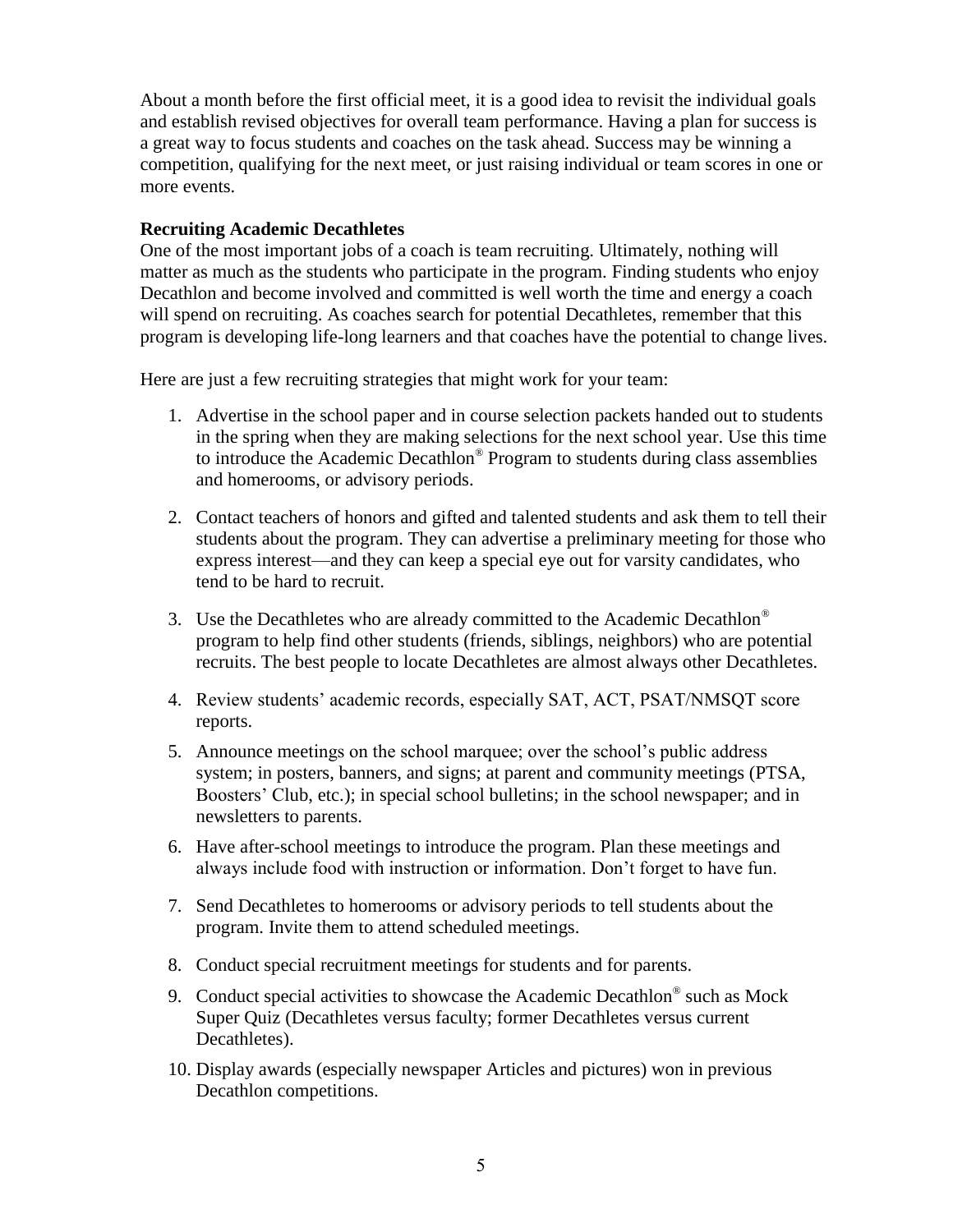#### **The Profile of a Decathlete**

All good Decathletes love learning—both the learning process and knowledge itself. Those who love learning for the sake of learning will be intrigued with studying new and diverse subjects in Decathlon. Remember that each student in each category must compete in all ten events and that their scores for all subjects count. Specialization is not an option.

#### General Category Profiles

- **Honor Students** should be disciplined, focused on team goals, and committed to working with varsity students. Because these students are generally quite ambitious, they may be involved in a variety of activities. They are usually well-organized and able to cope well with busy schedules. An eclectic honor student with diversified skills often serves as a great resource for the team.
- **Scholastic Students** are often the brightest students on the team, but they may also be a bit unmotivated (perhaps not to the same extent as varsity students). They are usually as capable as honor students, but less interested in grades. In order to attain their highest potential, they should be "pitted" against honor students in practice events and encouraged to elevate their performance to that level.
- **Varsity Students** are an eclectic group. Many are simply underachievers who, for one reason or another, are not motivated to make higher grades in the traditional classroom. Others simply struggle in one subject that brings down their GPA. Some of the best varsities, however, may have had little success academically. Many do not really feel the need for affirmation (they never have had it) and tend not to be "teacher pleasers." Their grades simply do not reflect their innate abilities. These students, although posing special challenges for coaches, are often times the key to team success. Once these students begin to buy into the concept of working and being rewarded, they can become the most motivated team members. They also add variety and much needed humor to study sessions.

Advanced Placement, Gifted and Talented, and International Baccalaureate programs are always good places to look for Decathletes. It is important, however, also to consider students who, for one reason or another, are not involved in advanced academic classes. Be creative in your search for Decathletes; limiting team membership to specialized or advanced classes sometimes overlooks students with superb potential. Because USAD tests a variety of skill sets, it may be that the perfect team member is just "flying under the radar" in his or her scholastic career and is waiting for a challenge to present itself.

During the recruitment process, coaches must constantly be mindful of the categories in which students will compete. Some coaches conduct an informal assessment by asking students to complete a grade calculation sheet. This early assessment allows coaches to maintain a balance of Honor, Scholastic, and Varsity students.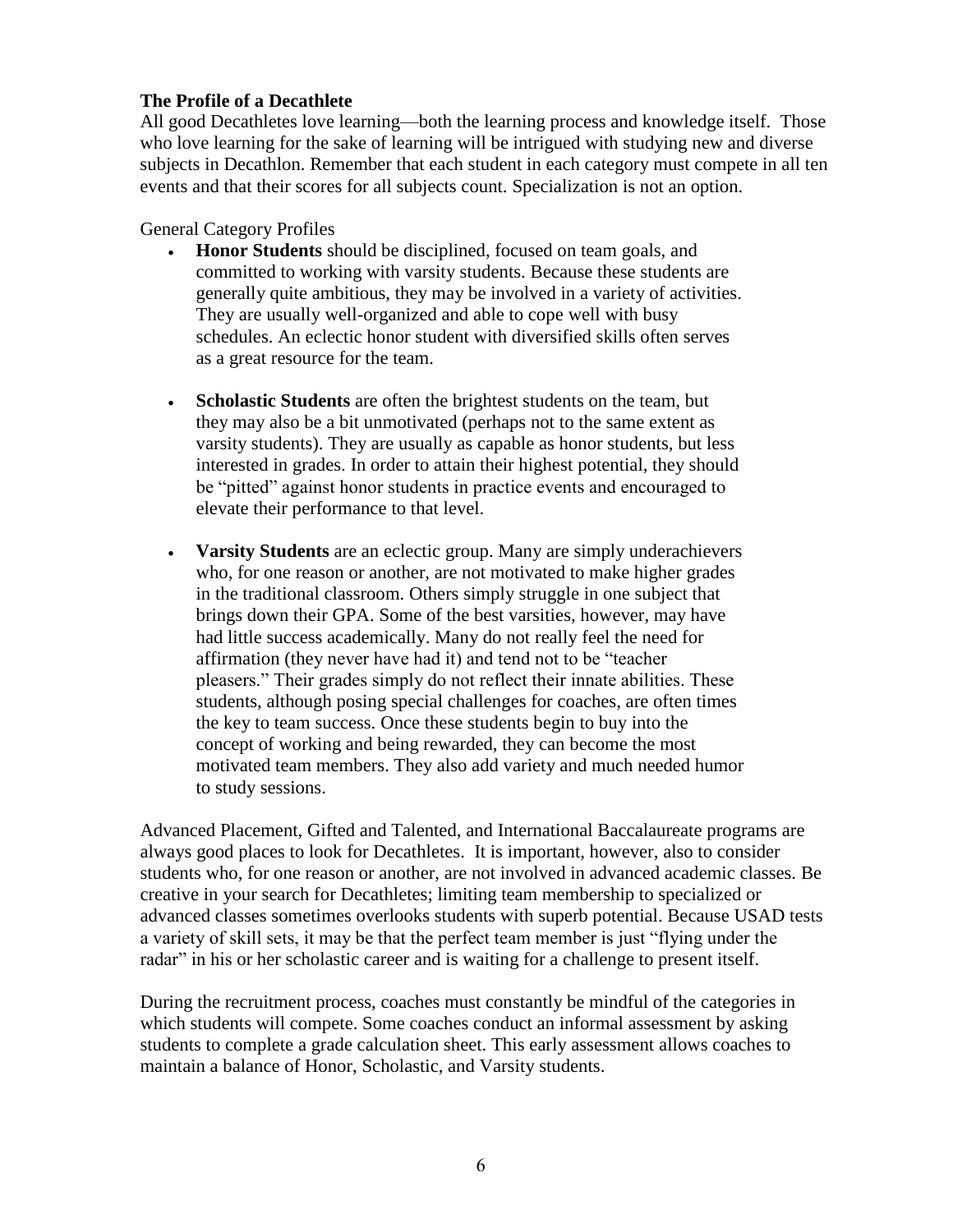## **Recruiting Varsity Students**

Because of the nature of these students, Varsity students generally do not just walk up to the Academic Decathlon® Coach and say "Hi, I am interested in your program, and by the way, I'm a Varsity student." Coaches will probably spend as much time, or more, recruiting one or two good Varsity students as they spend finding twenty other Scholastic and Honor students.

Locating potential Varsity students can be expedited by soliciting advice from teachers who have the training to recognize these students and see their potential despite the lack of academic success they may have in the classroom. Teachers of gifted and talented or challenge programs, enrichment, college preparatory and International Baccalaureate are generally trained to identify these students. Coaches should ask these teachers to help encourage these students to participate. Coaches may also want to prepare a checklist that can be used to identify and access these students.

# **Characteristics of Successful Decathletes**

Decathletes, merely by their participation in the USAD program, sometimes demonstrate a profile that makes them unique in the school community. Although individuals vary, successful Decathletes generally demonstrate some of the following general characteristics:

- They enjoy learning—and being able to shape their own learning.
- They are often intrigued by new innovations, electronics, and games.
- They often read a great deal on their own, sometimes preferring non-traditional books and magazines.
- They enjoy timely one-on-one adult conversations and interactions.
- They may show keen powers of observation or have an eye for important details.
- They often have a "sense of the significant" and enjoy philosophical musings and ethical debates.
- They often take great pleasure in intellectual activity and enjoy intellectual banter and gamesmanship.
- They may have well-developed powers of abstraction, conceptualization, and synthesis; these Decathletes tend to be successful writers.
- They readily see cause-effect relationships and can make interdisciplinary connections.
- They often display a questioning attitude and seek information for its own sake as much as for its usefulness.
- They are often skeptical, critical, and evaluative—sometimes even a bit cynical. They are quick to spot inconsistencies.
- Their social and intellectual lives often merge as their social groups are shaped by their hobbies and extracurricular involvement.
- They often have a large storehouse of information about a variety of topics (sometimes quite diverse and trivia-based) and rather quick recall of that information.
- They often have a disdain for memorization, but can memorize quite effectively when so inclined.
- They readily grasp underlying principles and can often make valid generalizations about events, people, or objects.
- They may prioritize the abstract over the concrete—for example, preferring overarching concepts and ideas to organizational matters or timeliness.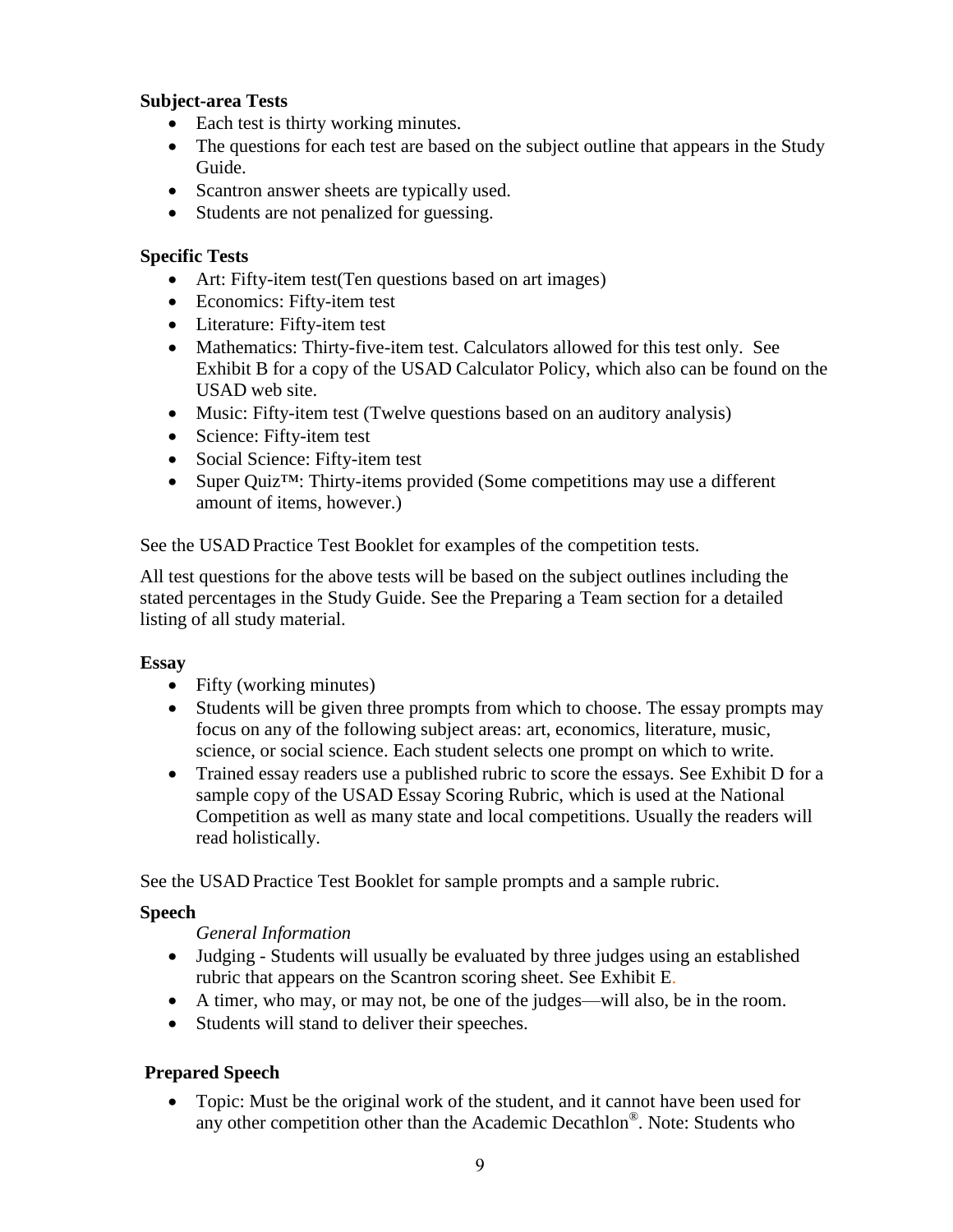compete in the Decathlon for more than one year must prepare an original speech for each year. Coaches should work closely with their students in selecting an appropriate topic for their prepared speeches. It is best to avoid topics that are controversial, especially dealing with politics or religion, and adolescent issues.

- Length:  $3\frac{1}{2}$  to 4 minutes.
- Time signals will be used.
- Note cards may be used, but the speech must not be read.
- Props may not be used.

**Impromptu Speech** (included in most competitions)

- Topic: Students select a topic from a list of three impromptu topics.
- Length:  $1\frac{1}{2}$  to 2 minutes.
- Preparation time: One minute will be allowed for mental preparation.
- Time signals will be used.
- Notes that students make on their note cards may be used.
- Props may not be used.

The impromptu event can be stressful for Decathletes. Coaches will want to allow lots of practice time for their students, first with their teammates, then possibly in some of their classes, and finally with a panel of judges (teachers, counselors, etc.) in simulated competitions. The more practice the students get, the more comfortable they will be on the competition day. Coaches must not ignore this event.

Well in advance of the local competition, coaches should check with the competition manager regarding the format and rules for the local competition. These events will vary from competition to competition.

See the Academic Decathlon Study Guide for additional information regarding the speech event.

## **Interview**

- Judging: Students will usually be judged by a panel of two or three judges who will use an established rubric that appears on the official Scantron scoring sheet. See Exhibit F. One of the judges will serve as timer. The judges and the student will be seated during the interview.
- $\bullet$  Time: 4 to 7 minutes
- Guidelines for the judges regarding questions and conversations will generally be limited to the following: high school studies and activities, career and college plans, preparation and experiences in the Decathlon, travel, role models, and influential persons. In many competitions, students are asked to complete Student Activities Sheets or Resumes that list school and community activities, and these sheets are then given to the judges prior to the interview for their use in formulating appropriate questions.

This event can also be stressful for the students, and coaches should not neglect preparing their students for it. Provide many opportunities for mock interviews. As the event gets closer, simulate the actual interview process by providing adult interview teams to work with the students. The more practice the students receive, the better prepared they are going to be for the actual competition.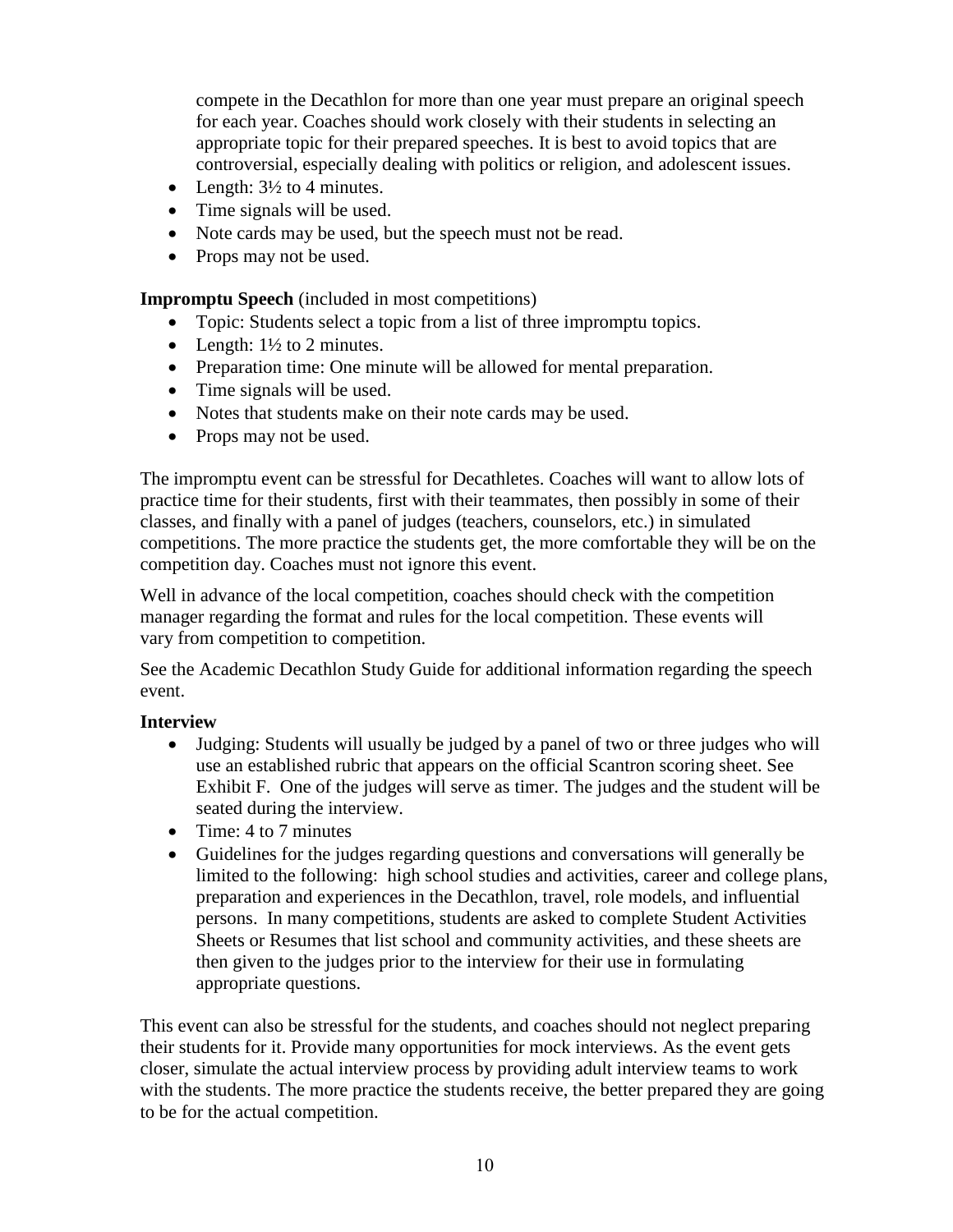# UNITED STATES ACADEMIC DECATHLON ®

# **BUILDING A TEAM**

866.511.8723 712.3269589

info@usad.org

http://www.usad.org